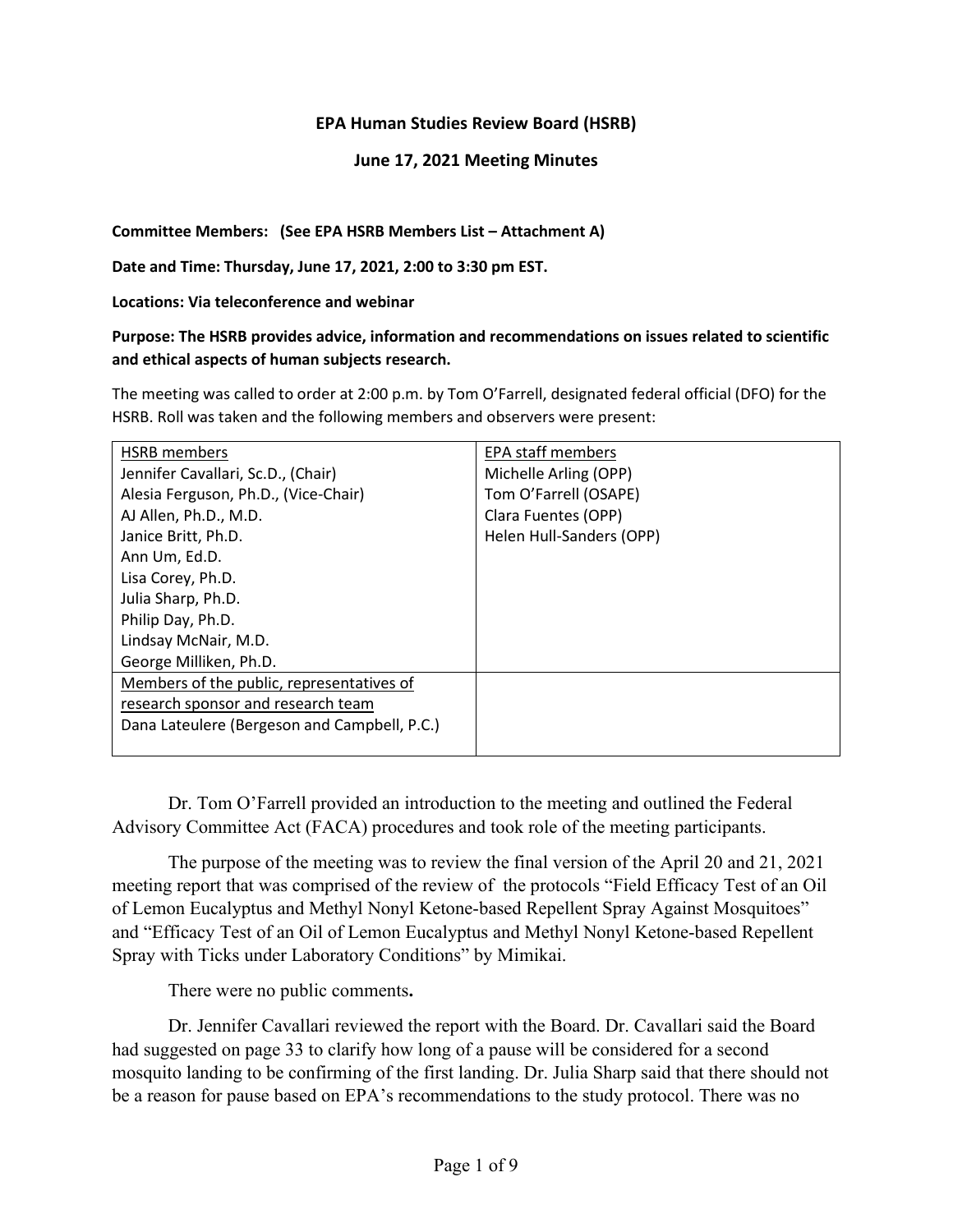further discussion of the report. The Board voted in favor of the finalization of the report, pending small grammatical edits, for the April 20 and 21, 2021 HSRB meeting.

Dr. O'Farrell said that the next HSRB meeting is scheduled for July 20-21, 2021, where the HSRB will be reviewing two journal articles. This concluded the Board's June 17, 2021 meeting and Dr. O'Farrell adjourned the meeting.

Respectfully submitted:

8/9/2021

X Thomas O'Farrell

Thomas O'Farrell

Signed by: THOMAS O'FARRELL

Thomas O'Farrell, Ph.D.

Designated Federal Officer

Human Studies Review Board

United States Environmental Protection Agency

Certified to be true by:

Jennifer Cavallari, Sc.D.

Chair

Human Studies Review Board

United States Environmental Protection Agency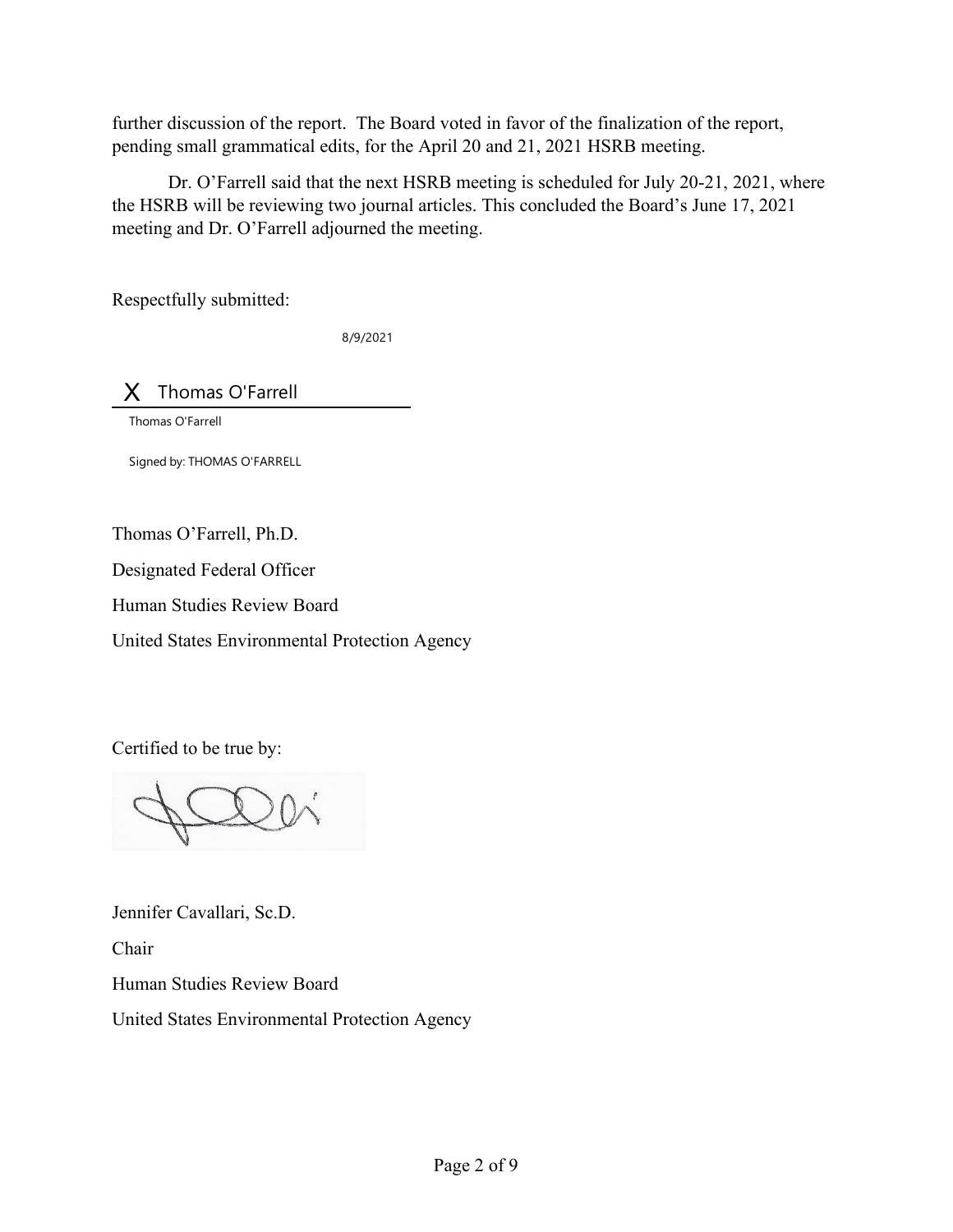**NOTE AND DISCLAIMER:** The minutes of this public meeting reflect diverse ideas and suggestions offered by Board members during the course of deliberations within the meeting. Such ideas, suggestions and deliberations do not necessarily reflect definitive consensus advice from the Board members. The reader is cautioned to not rely on the minutes to represent final, approved, consensus advice and recommendations offered to the Agency. Such advice and recommendations may be found in the final report prepared and transmitted to the EPA Science Advisor following the public meeting.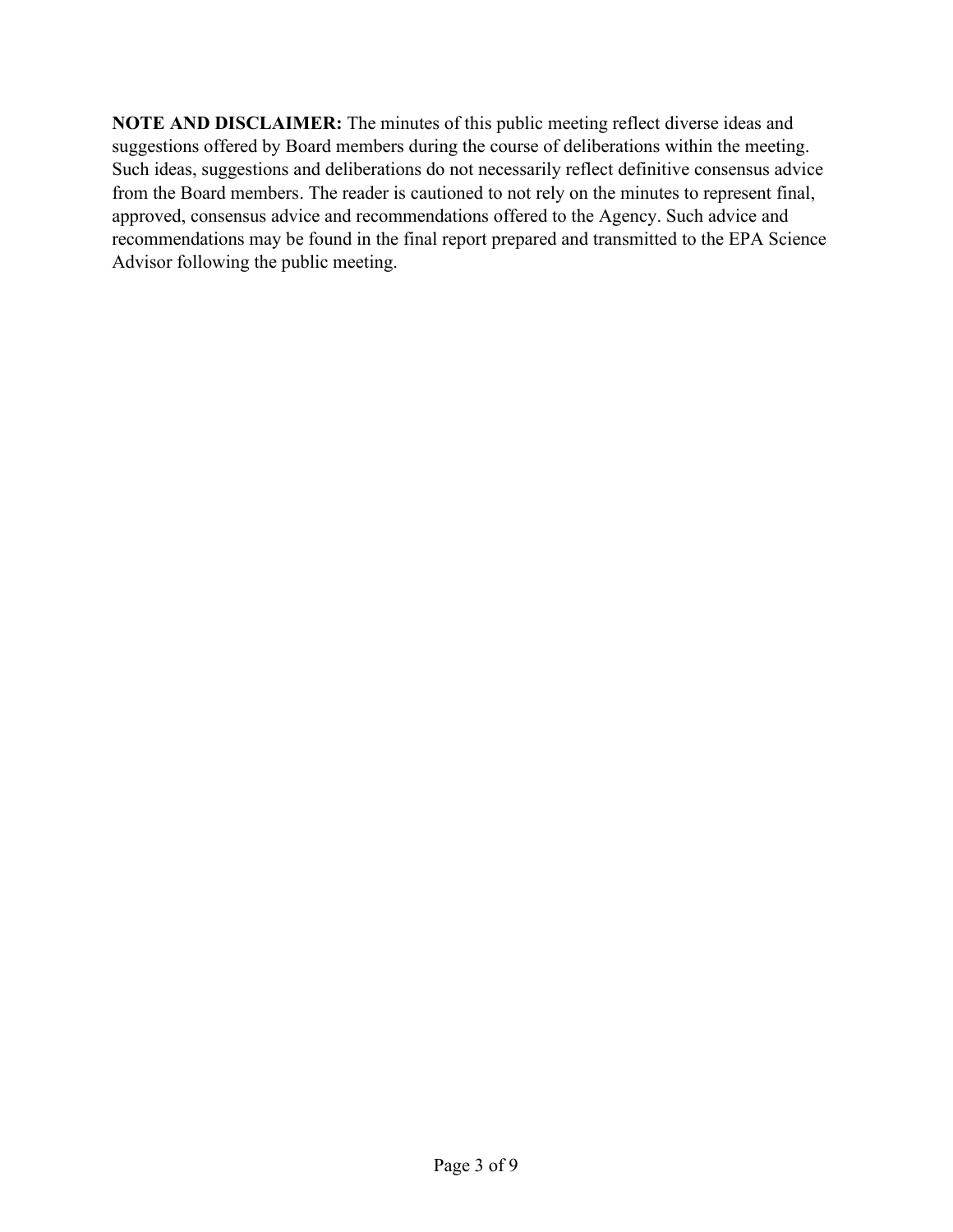### **Attachment A EPA HUMAN STUDIES REVIEW BOARD MEMBERS**

## **Chair**

Jennifer Cavallari, Sc.D., CIH Associate Professor Department of Public Health Science University of Connecticut School of Medicine Farmington, CT

## **Vice Chair**

Alesia Ferguson, Ph.D. Associate Professor Department of Built Environment North Carolina A&T University Greensboro, NC

## **Members**

Janice Britt, Ph.D. Managing Scientist ToxStrategies, Inc. Tallahassee, FL

Lisa Corey, Ph.D. Toxicologist Intertox, Inc. Seattle, WA

George Milliken, Ph.D. Consultant Milliken Consultants Manhatten, KS

Thomas Lewandowski, Ph.D. Principal Gradient Seattle, WA

Mark Aulisio, Ph.D. Professor Case Western Reserve University Cleveland, OH

Albert J. Allen, M.D., Ph.D. Senior Medical Fellow Eli Lilly Indianapolis, IN

Eun Um, Ed.D. President and CEO AMSTAT Consulting Bethesda, MD

Julia Sharp, Ph.D. Associate Professor Colorado State University Fort Collins, CO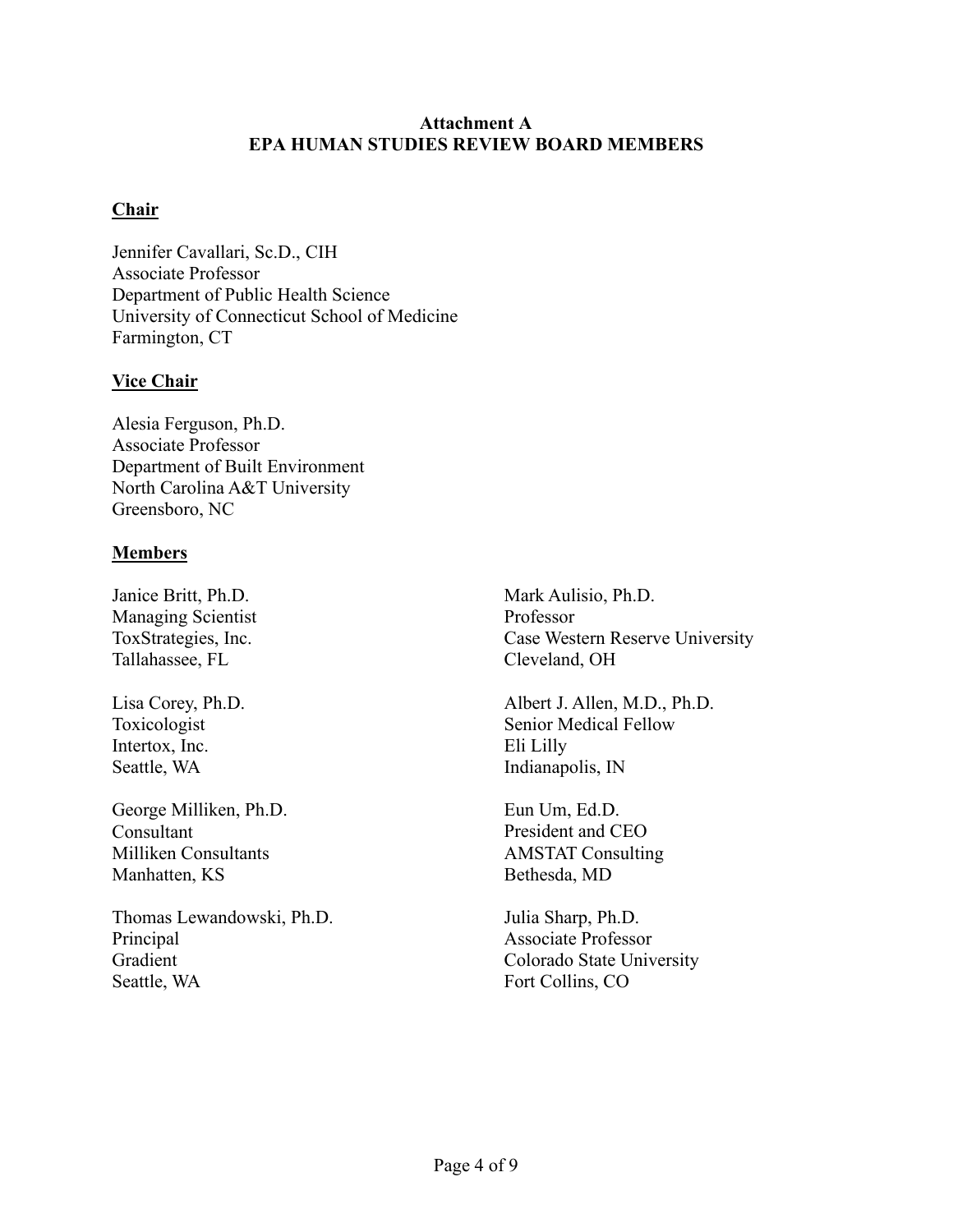Lindsay McNair, M.D., Ph.D. Philip Day, Ph.D. Chief Medical Officer<br>WIRB-Copernicus Princeton, NJ

University of Texas, Southwestern<br>Dallas, TX

## **Consultants to the Board**

Kendra L. Lawrence, Ph.D., BCE, PMP Health Sciences Product Manager U.S. Army Medical Materiel Development Activity Fort Detrick, MD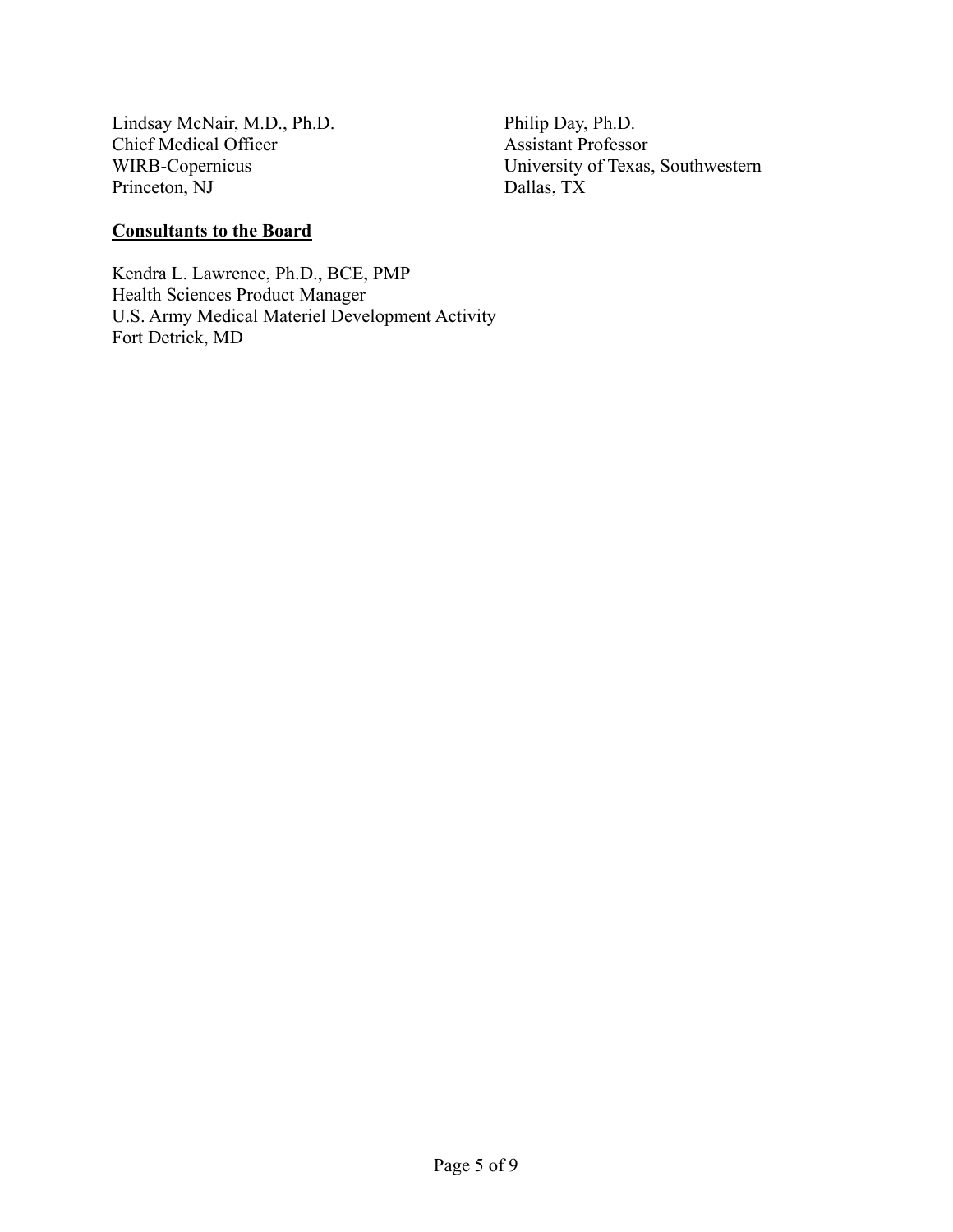# **Attachment B Federal Registers Notice Announcing Meetings**

# **ENVIRONMENTAL PROTECTION AGENCY**

### **[FRL-10017-40-ORD]**

### **Human Studies Review Board; Notification of Public Meetings**

**AGENCY:** Environmental Protection Agency (EPA).

**ACTION:** Notice.

**SUMMARY:** The Environmental Protection Agency (EPA), Office of Research and

Development announces the 2021 public meetings dates of the Human Studies Review Board

(HSRB) to advise the Agency on the ethical and scientific review of research involving human subjects.

**DATES:** Four three-day virtual public meetings will be held on:

- 1. January 26-28, 2021;
- 2. April 20-22, 2021;
- 3. July 20-22, 2021; and
- 4. October 19-21, 2021.

Meetings will be held each day from 1 p.m. to 5:30 p.m. Eastern Time. Separate, subsequent teleconference meetings are planned for the HSRB to finalize its Reports of the three-day meetings that proceed these dates on March 18, 2021; June 17, 2021; September 16, 2021; and December 14, 2021; all from 2 p.m. to approximately 3:30 p.m. Eastern Time.

**ADDRESSES**: These meetings are open to the public and will be conducted entirely virtually and by telephone. For detailed access information and meeting materials please visit the HSRB Website: [https://www.epa.gov/osa/human-studies-review-board.](https://www.epa.gov/osa/human-studies-review-board)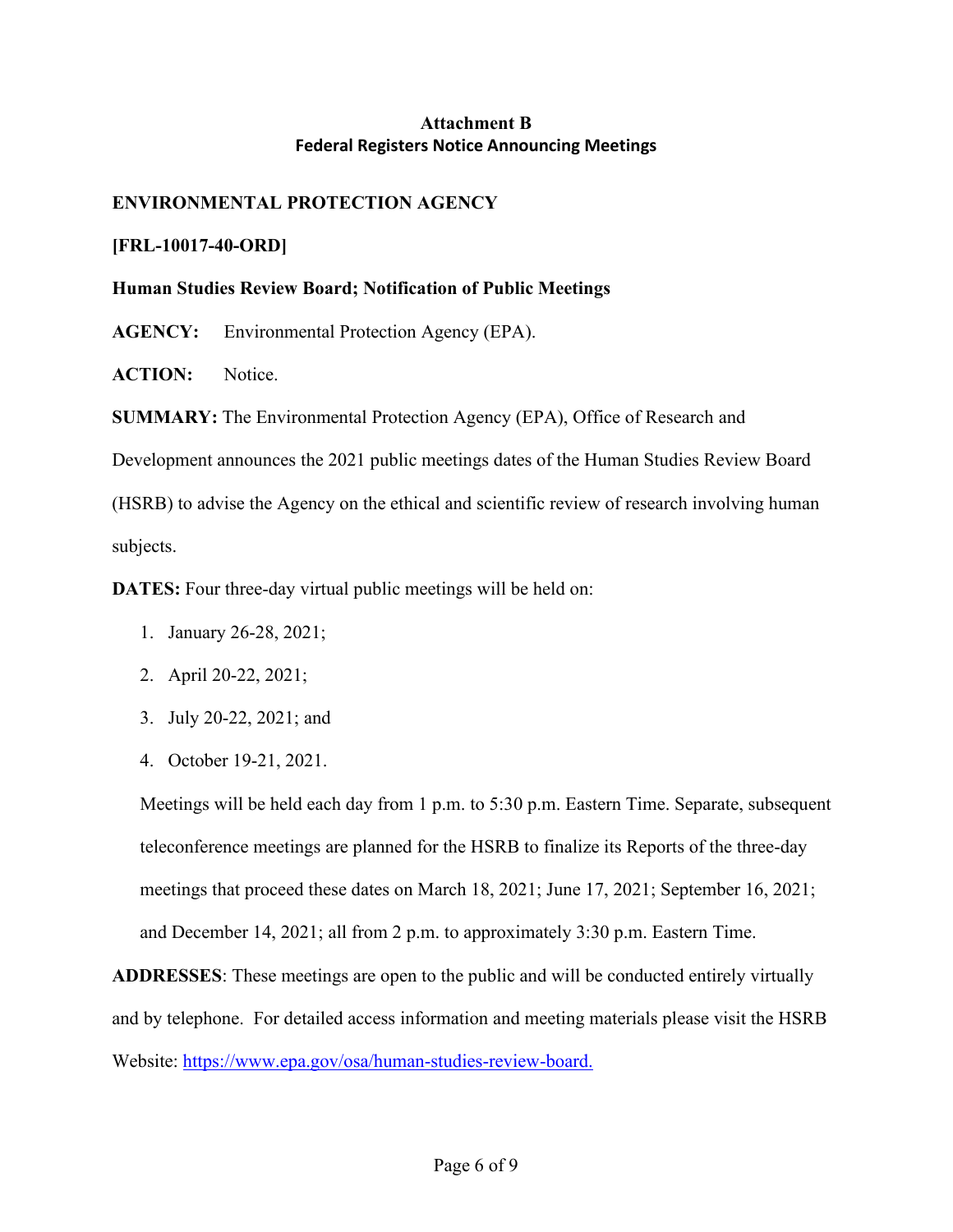**FOR FURTHER INFORMATION CONTACT:** Any member of the public who wishes to receive further information should contact the HSRB Designated Federal Official (DFO), Thomas O'Farrell at the following telephone number: (202) 564-8451 or by email at: ofarrell.thomas@epa.gov.

# **SUPPLEMENTARY INFORMATION:**

# **Background**

The HSRB is a Federal advisory committee operating in accordance with the Federal Advisory Committee Act 5 U.S.C. App.2 section 9. The HSRB provides advice, information, and recommendations on issues related to scientific and ethical aspects of third-party human subjects research that are submitted to the Office of Pesticide Programs (OPP) to be used for regulatory purposes.

**Meeting access:** These meetings will be open to the public. The full agenda with access information and meeting materials will be available seven calendar days prior to the start of each meeting at the HSRB Website: [https://www.epa.gov/osa/human-studies-review-board.](https://www.epa.gov/osa/human-studies-review-board) For questions on document availability, or if you do not have access to the Internet, consult with the DFO, Thomas O'Farrell, listed under **FOR FURTHER INFORMATION CONTACT.** *Special Accommodations*. For information on access or services for individuals with disabilities, or to request accommodation of a disability, please contact the DFO listed under **FOR FURTHER INFORMATION CONTACT** at least 10 days prior to each meeting to give EPA

as much time as possible to process your request.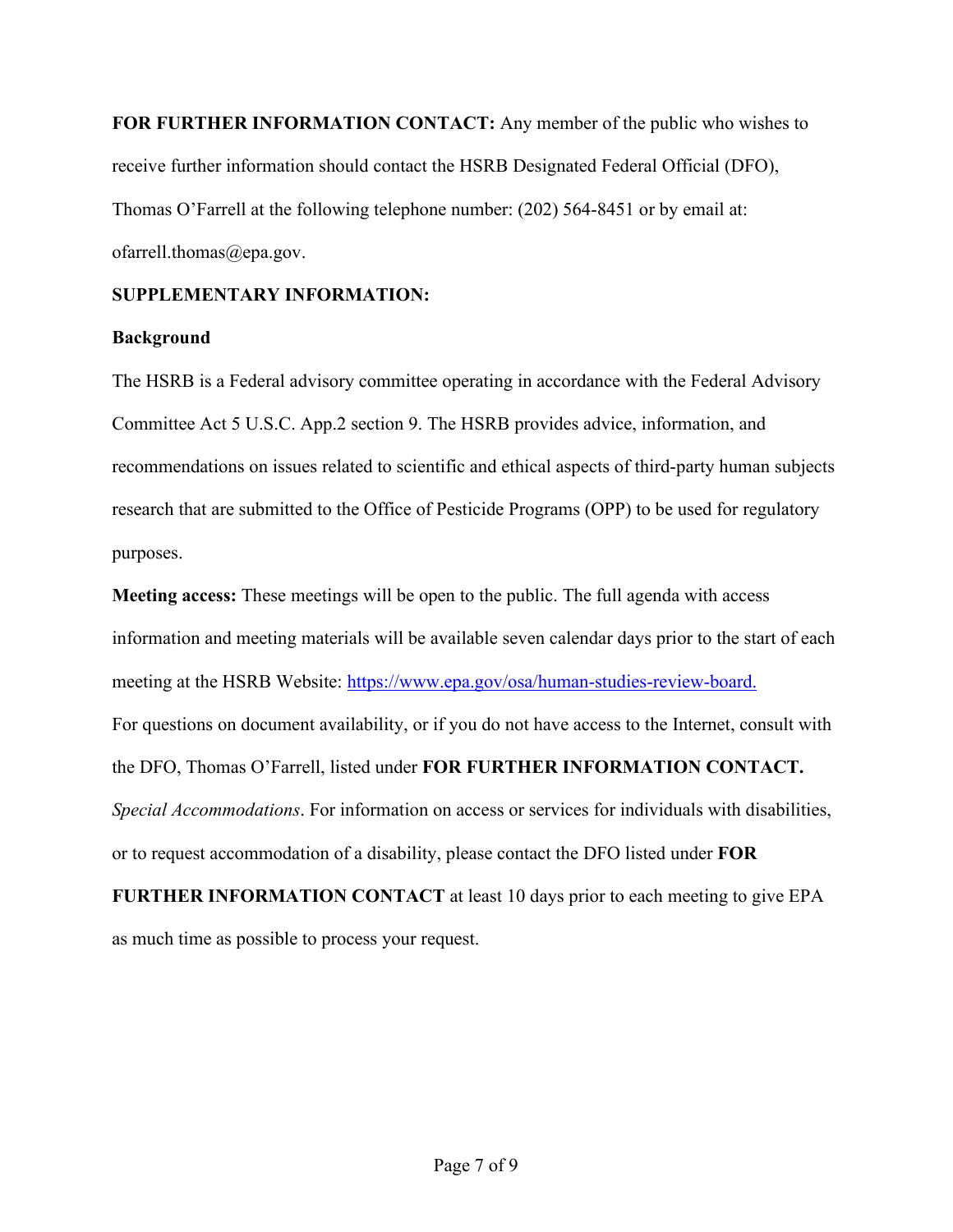#### **How May I Participate in this Meeting?**

The HSRB encourages the public's input. You may participate in these meetings by following the instructions in this section.

**1. Oral comments.** To pre-register to make oral comments, please contact the DFO, Thomas O'Farrell, listed under **FOR FURTHER INFORMATION CONTACT**. Requests to present oral comments during the meetings will be accepted up to Noon Eastern Time, seven calendar days prior to each meeting date. To the extent that time permits, interested persons who have not pre-registered may be permitted by the HSRB Chair to present oral comments during the meetings at the designated time on the agenda. Oral comments before the HSRB are generally limited to five minutes per individual or organization. If additional time is available, further public comments may be possible.

**2. Written comments.** For the Board to have the best opportunity to review and consider your comments as it deliberates, you should submit your comments prior to the meetings via email by Noon Eastern Time, seven calendar days prior to each meeting date. If you submit comments after these dates, those comments will be provided to the HSRB members, but you should recognize that the HSRB members may not have adequate time to consider your comments prior to their discussion. You should submit your comments to the DFO, Thomas O'Farrell listed under **FOR FURTHER INFORMATION CONTACT**. There is no limit on the length of written comments for consideration by the HSRB.

**Topics for discussion.** The agenda and meeting materials will be available seven calendar days in advance of each meeting at [https://www.epa.gov/osa/human-studies-review-board.](https://www.epa.gov/osa/human-studies-review-board) **Meeting minutes and final reports.** Minutes of these meetings, summarizing the topics discussed and recommendations made by the HSRB, will be released within 90 calendar days of